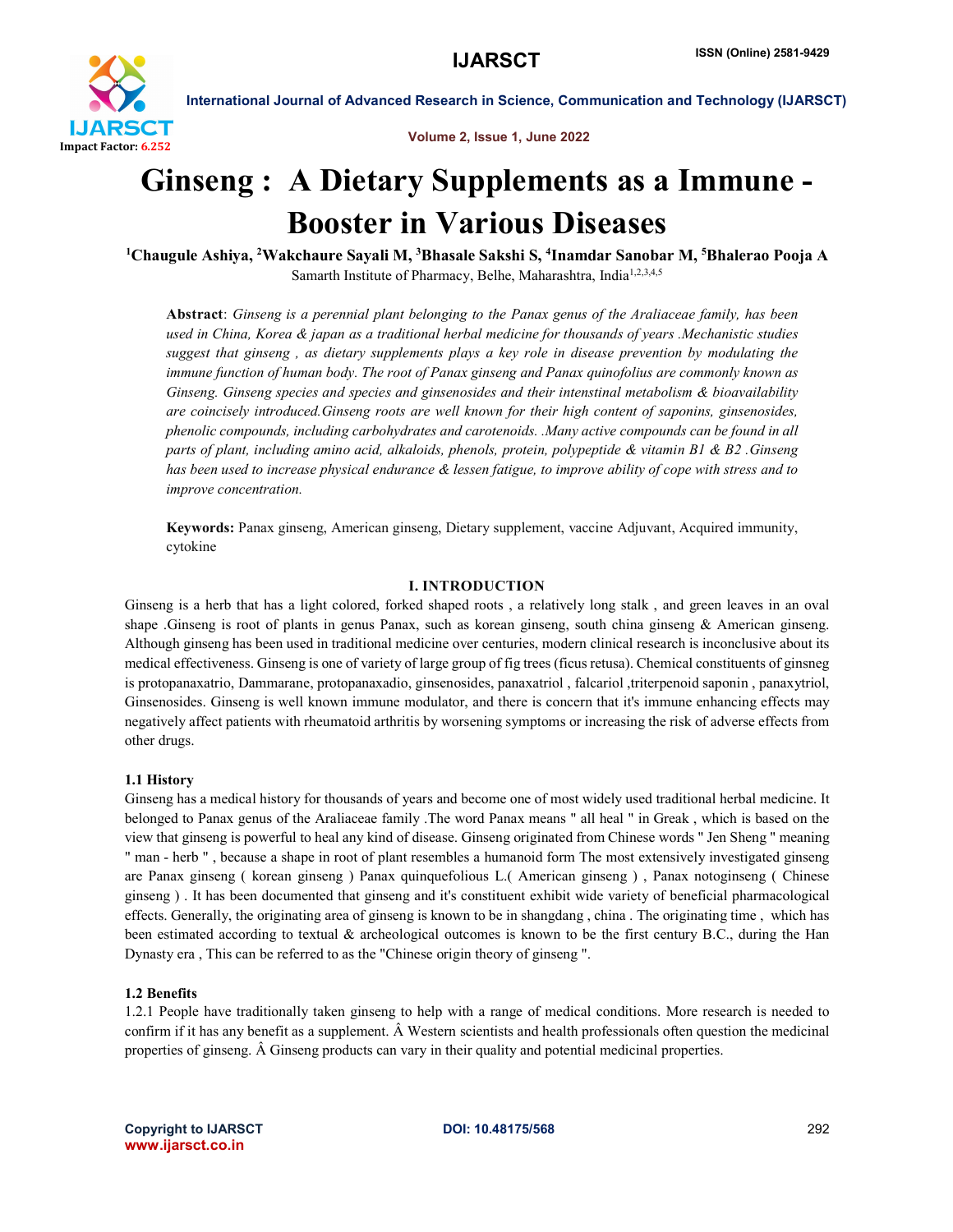

### Volume 2, Issue 1, June 2022

# 1.2.2 Increased Energy

Ginseng may help stimulate physical and mental activity in people who feel weak and tired. In One  $\hat{A}$  study  $\hat{A}$  of 21 men and 69 women found that ginseng showed good results in helping Â people Â with Â chronic fatigue. A 2014 study of people receiving cancer treatment found that ginseng helped reduce cancer-related fatigue. Â

# 1.2.3 Sharper cognitive function

Ginseng may improve thinking processes and cognition. Â A 2018 report examined that, This report concluded that, based on human and animal studies, ginseng components have the potential to treat some cognitive deficits. These studies showed ginseng could reduce oxidative stress, which could lead to enhancement in cognitive function. A 2016 study on the effects of Korean red ginseng on cognitive function in patients with Alzheimer $\hat{\mathbf{a}} \in \mathbb{R}^m$ s disease found promise as well.The study concluded that the Korean red ginseng helped improve frontal brain lobe function.

# 1.2.4 Anti-inflammatory effects:

Ginseng may reduceÂ inflammation. According to aÂ 2020 study trusted , ginsenosides, the active components of ginseng, may target pathways in the immune system that could reduce inflammation.

# 1.2.5 Treatment of erectile dysfunction

AÂ systemic review Â tested the effects of red ginseng on erectile dysfunction. The review demonstrated that the number of trials, total sample size, and the quality of the experimental methods were not enough to demonstrate ongoing clinical benefit.

1.2.6 A 2020 study of 119 men with mild-to-moderate erectile dysfunction found that ginseng berry extract improved overall sexual function. The study lasted 8 weeks, during which some of the group received Korean ginseng berry extract, and others received a placebo.

# 1.2.7 Flu prevention

Research on the effects of ginseng on mice suggests a possible link Trusted Source between ginseng and the treatment and prevention of influenza and respiratory syncytial virus (RSV).

# 1.2.8 Lowering blood sugar

A 2014 study suggests that ginseng may help lower blood sugar and help treat diabetes. Ginsenosides may affect insulin production in the pancreas and improve insulin resistance using other mechanisms.

### 1.2.9 Another 2014 study

Trusted Source showed similar benefits of ginseng on lowering blood sugar. Some participants took 2.7 grams of fermented red ginseng each day, while others took a placebo. Researchers found that ginseng was effective in lowering blood sugar and increasing insulin levels after a meal compared to the placebo.

# 1.2.10 May Have Potential Benefits Against Cancer

Ginseng may be helpful in reducing the risk of certain cancers. The cell cycle is the process by which cells normally grow and divide. Ginsenosides could benefit this cycle by preventing abnormal cell production and growth. Ginsenosides in ginseng seem to regulate inflammation, provide antioxidant protection and maintain the health of cells, which could help decrease the risk of certain kinds of cancer. Nevertheless, more research is needed.

# 1.2.11 May Fight Tiredness and Increase Energy Levels

Ginseng has been shown to help fight fatigue and promote energy. Ginseng may help fight fatigue and enhance physical activity by lowering oxidative damage and increasing energy production in cells.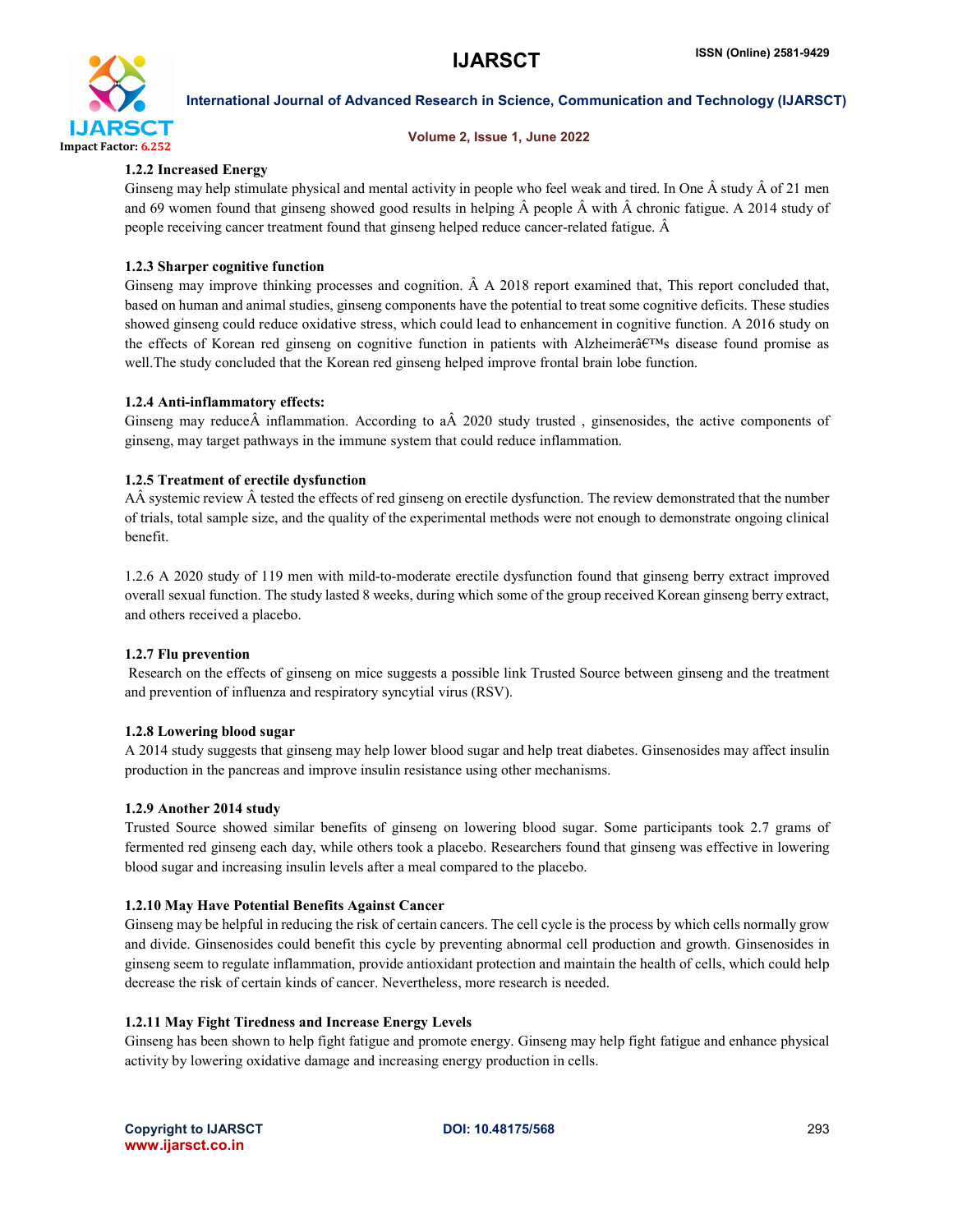

#### Volume 2, Issue 1, June 2022

### 1.2.12 May Boost the Immune System

Ginseng may strengthen the immune system .The study examined the effect of red ginseng extract on immune system markers in people with advanced stomach cancer undergoing post-surgery chemotherapy. After three months, those taking red ginseng extract had better immune system markers than those in the control or placebo group.

## 1.3 Anti-Microbial Activity of Ginseng

Plants are continuously in contact with different microorganisms such as viruses, bacteria and fungi. The interactions between plants and microbes may be beneficial for the plants, but many plant-associated microbes are pathogens which affect development, reproduction, and growth of the plants. Therefore, plants produce antimicrobial compounds as a defense mechanism against microbial attacks, and these plant-derived compounds have been reported to prevent bacterial or viral infection also in humans. Especially, ginseng is one of the best-known medicinal herbs improving microbial clearance from the body. Total ginseng extracts as well as single or multiple components derived from ginseng have shown anti-microbial activities, and clinical trials have also been performed to evaluate the anti-bacterial or anti-viral activities of ginseng.

# 1.4 Anti-bacterial activity:

For successful establishment of bacterial infections, it is necessary to have adhesion to host cells, colonization of tissues, and in certain cases, cellular invasion followed by intracellular multiplication, dissemination to other tissues, or persistence. In general, bacterial adhesion is mediated by certain interactions between adhesin from bacteria and carbohydrates on the surface of host cells. Studies have shown that ginseng polysaccharides could interact with microbes, interrupt microbial adhesion to host cells, and block the initiation of infectious disease. For example, PG-F2 and PG-HMW, pectin-type polysaccharides from *P. ginseng*, had anti-adhesive activity against various microbes such as *Porphyromonas gingivalis, Actinobacillus actinomycetemcomitans, Propionibacterium acnes*, and *S. aureus.* These two polysaccharides did not directly affect microbial growth but decreased the percentages of attached microbe, suggesting that ginseng polysaccharides have potential roles in anti-adhesive activity. In addition, polyacetylenes isolated from *P. ginseng* hairy root culture exerts direct bactericidal effects . Four different polyacetylene compounds were treated to various microorganisms such as Gram-positive bacteria (methicillin-resistant *S. aureus* and *Bacillus subtilis*) and Gram-negative bacteria (*Escherichia coli* and *Serratia marcescens*), and their minimum inhibitory concentrations were measured. The results show that polyacetylene compounds were effective against bacterial infections and the level of antibacterial activity was dependent on structural features of the polyacetylene

### 1.5 Anti-viral activity

.

Influenza virus, commonly referred to as the flu, can be influenced by RGE. After intranasal administration of ginseng extract with influenza virus A/PR8, significant increases in IgA as well as total IgG were observed in blood, lung, vaginal lavage, and fecal extract in mice. The increase in total IgG was comparable to that observed in the aluminium hydroxide or cholera toxin-adjuvant group. In addition, all serum IgG subtypes such as  $\lg G_1$ , IgG<sub>2a</sub>, IgG<sub>2b</sub>, and IgG<sub>3</sub> antibodies were all augmented. Simultaneously, virus neutralization activity, cytokine production, body weight changes, and survival rates were all improved by ginseng treatment indicating that ginseng extract well-executes immunoregulatory function as an adjuv

### 1.6 Ginseng Action on Immune System

Panax ginseng is often referred to as an adaptogen, which suggests it has varied actions and effects on the body that support nonspecific resistance to biochemical and physical stressors, improve vitality and longevity, and enhance mental capacity.47-51 In an attempt to prove ginsengå $\varepsilon$ TMs effect on the immune system, a 70% ethanolic extract of P. ginseng was subjected to a comprehensive testing battery capable of detecting subtle immune changes in mice, whose immune function was suppressed by cyclophosphamide, a common chemotherapeutic agent. The observation showed that the basal natural killer (NK) cell activity was stimulated, supporting an immunomodulatory property of ginseng.52 Research reviews postulate that extracts of Panax ginseng affect the hypothalamus-pituitary-adrenal axis and the immune system, which could account for many of the documented effects. Animal models and in vitro studies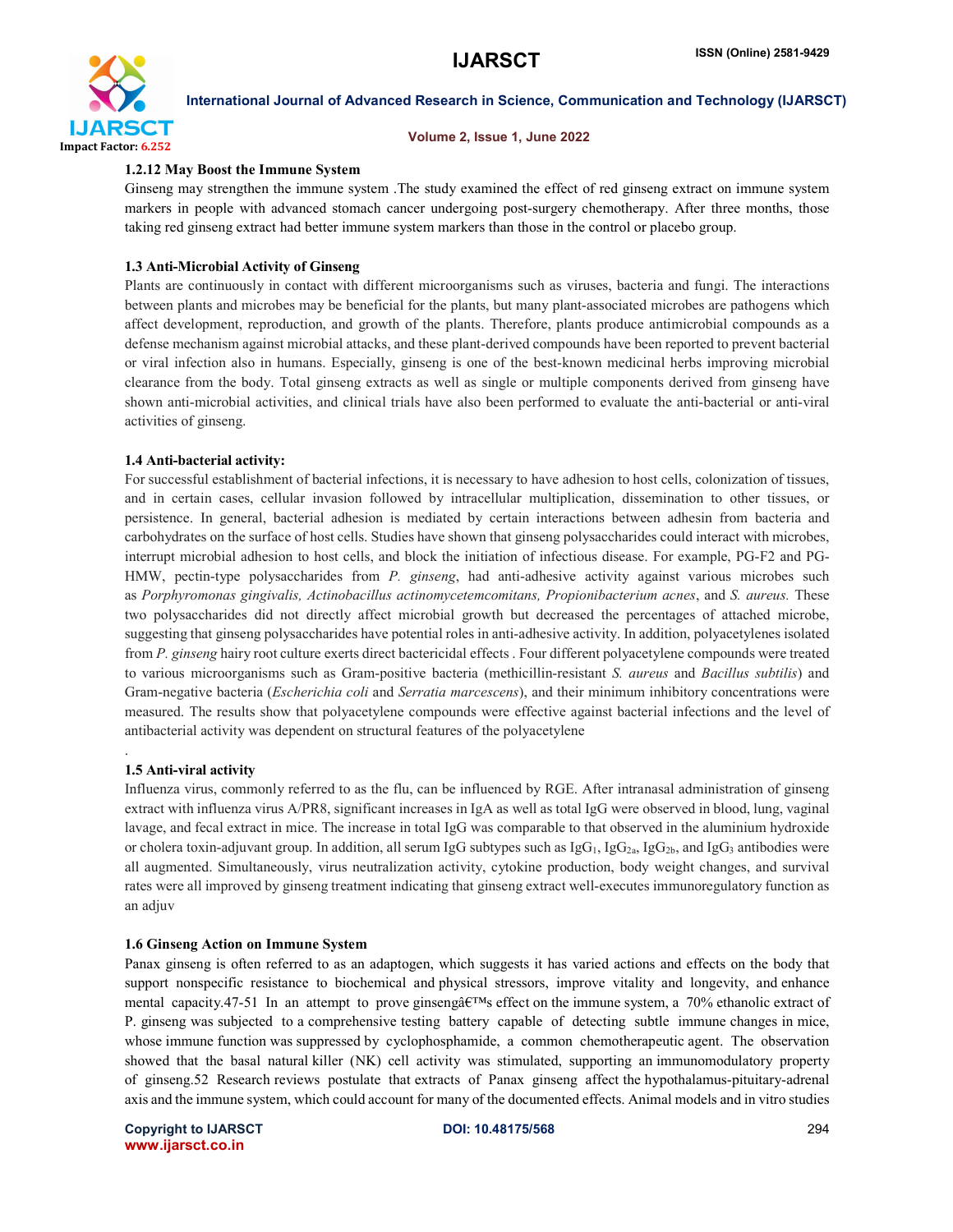

### Volume 2, Issue 1, June 2022

indicate that Panax ginseng enhances phagocytosis, natural killer cell activity, and the production of interferon. A doubleblind, placebo-controlled eight-week study examined the immune effects of 100 mg Ginsana[R] (G115), 100 mg liquid ginseng extract, or placebo twice daily in 60 healthy volunteers. Blood samples collected at baseline, week four, and week eight examined polymorphonuclear (PMN) cell chemotaxis, phagocytosis, total lymphocytes, T-helper and T-suppressor cells, and NK-cell activity. The groups receiving ginseng experienced consistent improvement in immune system activity at week four and statistically significant differences at week eight, evidenced by improvements in PMN cell chemotaxis, phagocytosis, and total number of T-helper and T-suppressor cells. The authors concluded ginseng extract stimulates the immune system and the standardized extract is more effective than the liquid ginseng extract.53 Some of the same researchers examined the effects of Panax ginseng extract on the immune response to vaccination. The multicenter, 12-week, double-blind RCT compared immune response in 227 participants, measured as NK-cell activity, at weeks eight and 12, post influenza vaccine given at week four. The treatment group received 100 mg G115 twice daily. NK-cell activity for the ginseng group was double that of the placebo group (p<0.0001) at weeks eight and 12. Serum antibody titers were 272 units in the ginseng group compared to 171 units in the placebo group. A significant decrease in the frequency of upper respiratory infections during weeks 4-12 was noted in the treatment group compared to placebo; 15 cases versus 42 cases, respectively. This study supports the role of ginseng in immune system modulation.54 An RCT compared the effects of red Panax ginseng on HIV-1 infected patients (n=61). The purpose of this study was to determine the effects of red ginseng after accounting for HLA type (I or II and class A, B, and C), on CD4 counts, CD8 counts, and the trend toward decreased resistance to antiretroviral drugs. HLA type can be associated with an improved prognosis in HIV patients, based on an algorithm that also predicts risk of disease progression. The treatment group received 5.4 g red Panax ginseng daily. Blood samples were taken from the control group (n=199) and HIV-1 infected patients every six months throughout the study. Data analysis revealed an inverse correlation between the HLA score and the decrease of CD4 T cells over time, a decrease in the decline of CD4 T cells associated with the intake of red Panax ginseng, and a significant (p<0.05) decline of CD4 T cells, independent of the HLA class I effects on immune system cells. The authors concluded that red Panax ginseng and HLA type independently affect the slow depletion of CD4 T cells in HIVinfected patients.



#### 1.7 Bioavailability

The oral bioavailability of ginsenosides is very poor. It cannot be easily absorbed by the intestines due to their hydrophilicity. The absorption of ginsenosides in the intestinal mucosa is energy-dependent, and its availability of both intact ginsenosides and/or its metabolites from the intestines are very low. Biotransformation of ginsenosides by microbiota in gut may form the deglycosylated products. The deglycosylated products are more permeable and absorbable

Copyright to IJARSCT **DOI: 10.48175/568** 295 www.ijarsct.co.in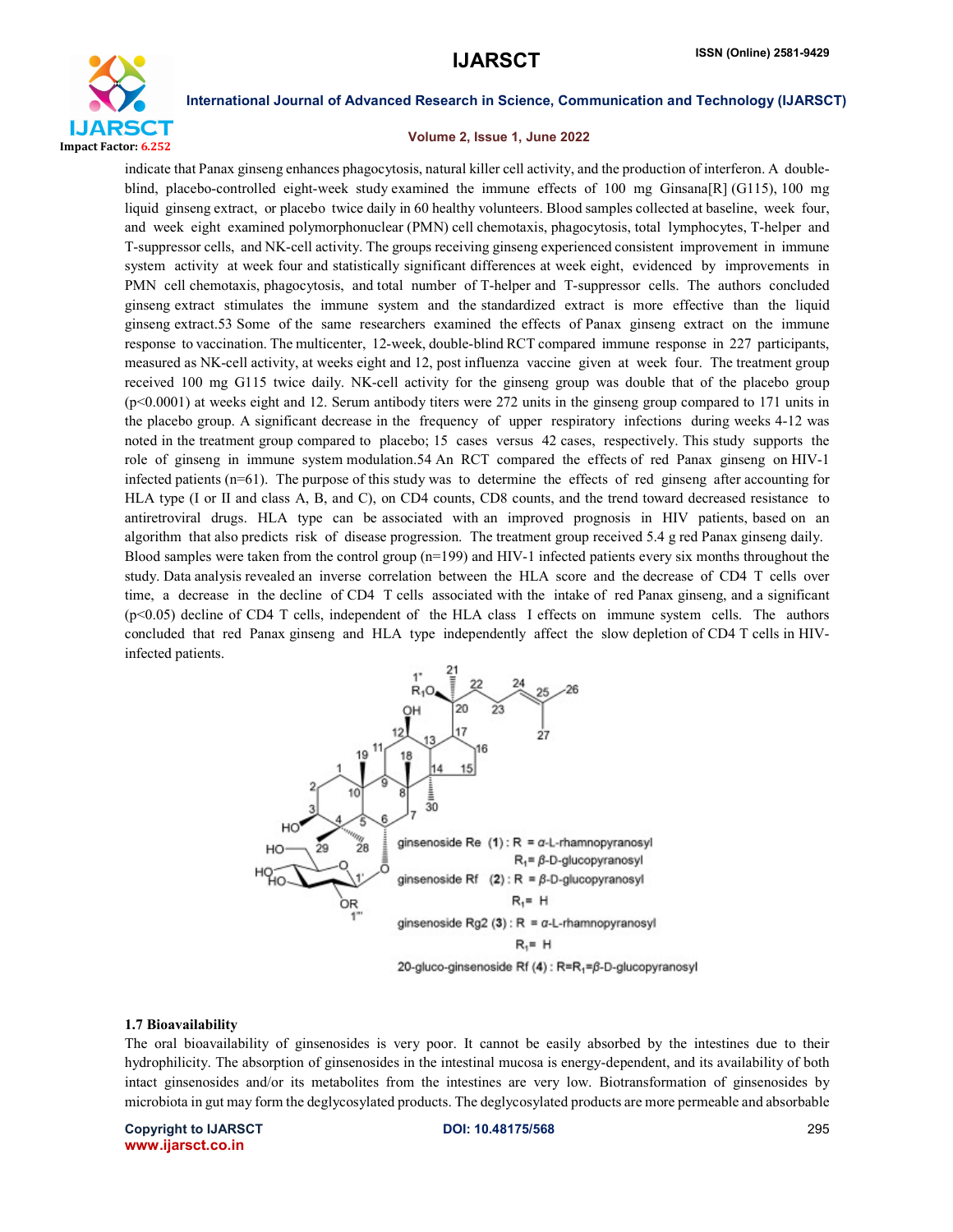

# Volume 2, Issue 1, June 2022

than ginsenosides . However, the extensive biliary excretion through active transport causes the shortage of its biological half-life to result in a low systemic exposure level. Some studies has been developed to overcome this problem, such as coadministration with adrenalin or using lipid-based formulations and the suppression of p-glycoprotein efflux system that are proven to increase the oral bioavailability of ginsenosides.

# 1.8 Growing Panax Ginseng

It begins with finding the right farmers and searching for suitable growing fields Seeds are planted in special nursery beds. Seedlings are then hand-planted in October/November. Shredded leaves from harvested plants are used as fertiliser.

# 1.9 Scope and Approach

The present review report is a structural and functional diversity of ginseng, immunity boosting potential, key bioactive & studies related to cell-mediated and humoral immunity of ginseng. Immunity-boosting power of ginseng against Cancer, autoimmune disease & viral & bacterial infections has been compiled .The Clinical trials carried out and patent portfolio of ginseng against immune disorder is the important of this review.

In recent years, there is a growing interest in the role of ginseng as a neutraceutical or functional Food with increasing market Value. Ginseng-made biopharmaceuticals against immunity-related disorders have begun to blossom as a field in their own right. The immune modulatory role of ginseng can be improved Using nano-technological methods. Ginseng has promising role in boosting host has immunity actively or passively as Vaccine adjuvant against different infections, in autoimmune diseases, osteoporosis & allergies.

### 1.10 Side effects

- Headaches
- Sleep problems
- Digestive problems.
- Changes to blood pressure and
- Blood sugars
- Diarrhoea.
- Rapid heart beat
- Severe skin reaction.

### Women Experience

- Swollen breasts.
- Vaginal bleeding.

### Interactions

People may experience a moderate interaction when Using ginseng with a class of antidepressants Called monoamine Oxidase, inhibitors (MAOIS) . Ginseng Can alter the effects of blood pressure, diabetes, and heart medication, including Calcium channel blockers. The herb Can also increase risk of bleeding when taken with blood thinners Such as warfarin aspirin.

### II. CONCLUSION

Copyright to IJARSCT **DOI: 10.48175/568** 296 In this study, we reviewed the potentials of ginseng to serve as immune-modulators and functional ingredient for the immune system ginseng against various diseases especially via immune modulation. Ginseng or derived products modulate immune functions of cancer patients both at cellular and humoral level. Ginseng has promising role in boosting host immunity actively or passively as vaccine adjuvant against different infections, in autoimmune diseases, osteoporosis and allergies. The immune modulatory role of ginseng can be improved. using nano-technological methods. Various patents and clinical trials of ginseng with immune modulatory theme have been registered in patent and clinical trials

www.ijarsct.co.in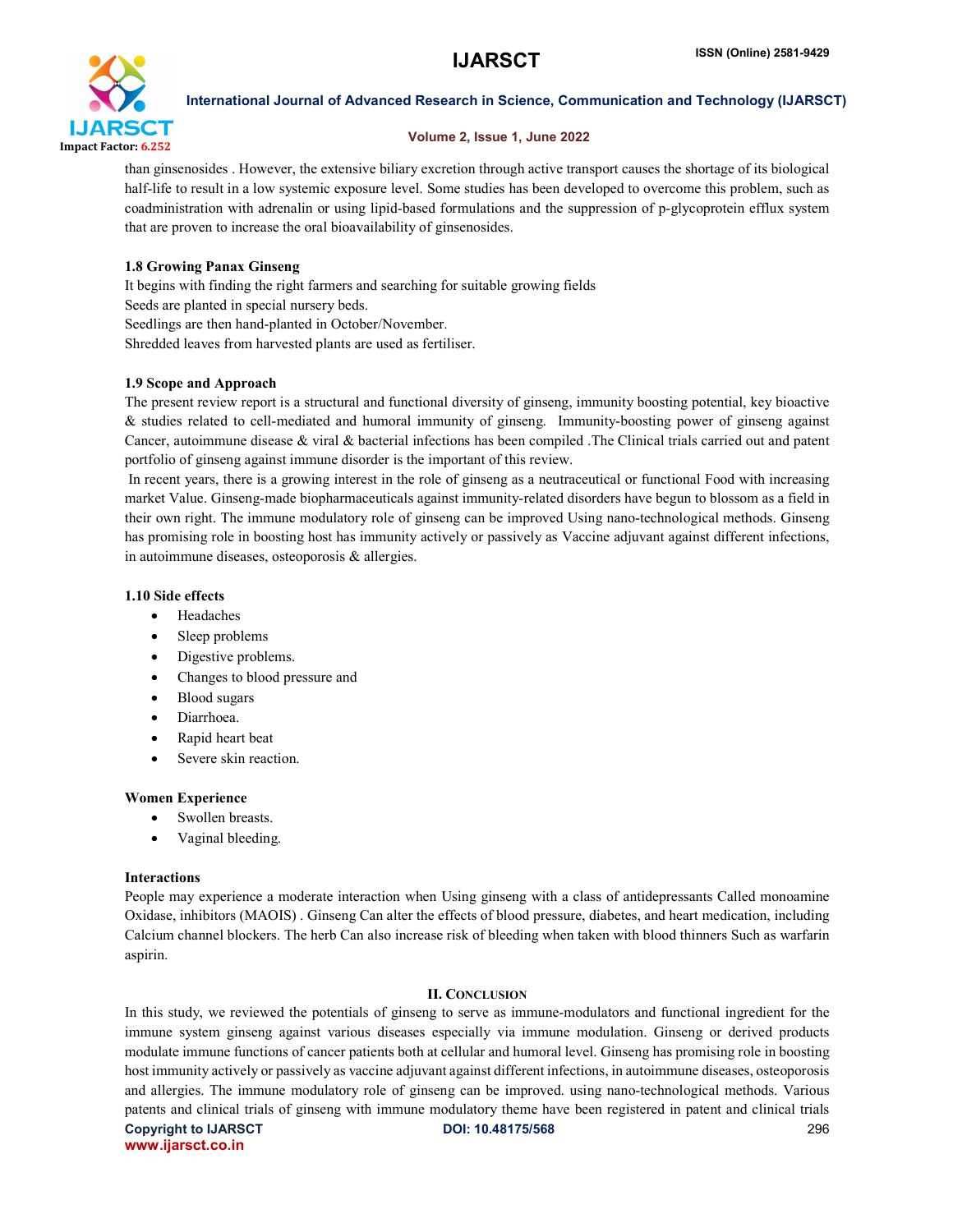

## Volume 2, Issue 1, June 2022

databases. Ginseng has good safety profile even the untoward effects reported from clinical trials are mild, reversible and with no special safety concerns, therefore, the safety/risk balance has more inclined towards safety.

# III. CONFICTS OF INTEREST

The authors declare no conflict of interest.

# IV. ACKNOWLEDGMENT

This research did not receive any specific grant from funding agencies in the public, commercial, or not-for-profit sectors.

### **REFERENCES**

[1].Y.-Z. Xiang, H.-C. Shang, X.-M. Gao, and B.-L. Zhang, "A comparison of the ancient use of ginseng in traditional Chinese medicine with modern pharmacological experiments and clinical trials," Phytotherapy Research, vol. 22, no. 7, pp. 851–858, 2008. View at: Publisher Site | Google Scholar

[2] Ginseng: A dietary supplement as immune-modulator in various diseases. November 2018Trends in Food Science & Technology 83 DOI:10.1016/j.tifs.2018.11.008

[3] Ahmad, R., Ahmad, N., AlHudaithi, N., AlHebshi, A., and Bukhari, A. (2020). Extraction and UHPLC-DAD detection of undeclared substances in market-available dietary supplements and slimming products in Eastern region, Saudi Arabia: an application of principal component analysis. Biomed. Chromatogr. 34, e4698. doi:10.1002/bmc.4698 PubMed Abstract | CrossRef Full Text | Google Scholar

[4] Kim MK, Lee JW, Lee KY, Yang DC. Microbial conversion of major ginsenoside Rb1 to pharmaceutically active minor ginsenoside Rd. J Microbiol. 2005;43:456–462. [PubMed] [Google Scholar]

[5] kim j.y..,Germolec , D.R..,&Luster ,M.I (1990 a)- Panax ginseng as a potential immunomodulator studies in mice .immmunopharmacology and immunotoxicology, 12, 257-256.

[6] Cui J, Garle M, Eneroth P, Bjorkhem I. What do commercial ginseng preparations contain? Lancet. 1994;344:134. [PubMed] [Google Scholar]

[7] SYSTEMATIC REVIEW article Front. Pharmacol., 17 July 2020 | https://doi.org/10.3389/fphar.2020.01031Clinical and Preclinical Systematic Review of Panax ginseng C. A. Mey and Its Compounds for Fatigue . Ting-Yu Jin, Pei-Qing Rong, Hai-Yong Liang, Pei-Pei Zhang, Guo-Qing Zheng\* and Yan Lin\*

[8] Zhai , Zhanwen , Zhang , Dongquan & Ma ,weical (2017) .Red ginseng oral liquid rich in ginsenosides saponins work synergistically to enhance Th1 and Th2 immune response induced by the foot and mouth disease vaccine .clinical  $\&$ vaccine Immunology , 21 , 133 - 1119.

[9] Medically reviewed by Debra Rose Wilson, Ph.D., MSN, R.N., IBCLC, AHN-BC, CHT — Written by Joseph Nordqvist — Updated on May 16, 2021.

[10] Adamko ,D.J ..,Rosenthal , k.L .., shan , J ..,Wu,Y..,& Sutherland, S.(2013) . Activation of innate and adaptive immune response by a ginseng extract Google patents .

[11] Asian ginseng". National Center for Complementary and Integrative Health, US National Institutes of Health, Bethesda, MD. September 2016. Retrieved 10 February 2017.

[12] van kampen et. al., 2014 J.M van kamper, D.B Baranowski, C.A. Shaw, D.G. kay Panax ginseng is neuroprotective in a novel progressive model of parkinson's disease. Experimental Gerontology, 50 (2014), pp. 95-105.

[13] Akerele O. WHO guideline for assessment of herbal medicines. Fitoterapia. 1992;63:99–104. [Google Scholar].

[14] Baek SH, Bae ON, Park JH. Recent methodology in ginseng analysis. J Ginseng Res. 2012;36:119–134. doi: 10.5142/jgr.2012.36.2.119. [PMC free article] [PubMed] [CrossRef] [Google Scholar]

[15] Y.-Z. Xiang, H.-C. Shang, X.-M. Gao, and B.-L. Zhang, "A comparison of the ancient use of ginseng in traditional Chinese medicine with modern pharmacological experiments and clinical trials," Phytotherapy Research, vol. 22, no. 7, pp. 851–858, 2008. View at: Publisher Site | Google Scholar

[16] G.-H. Lu, Q. Zhou, S.-Q. Sun, K. S.-Y. Leung, H. Zhang, and Z.-Z. Zhao, "Differentiation of Asian ginseng, American ginseng and Notoginseng by Fourier transform infrared spectroscopy combined with two-dimensional correlation infrared spectroscopy," Journal of Molecular Structure, vol. 883-884, no. 1–3, pp. 91–98, 2008. View at: Publisher Site | Google Scholar